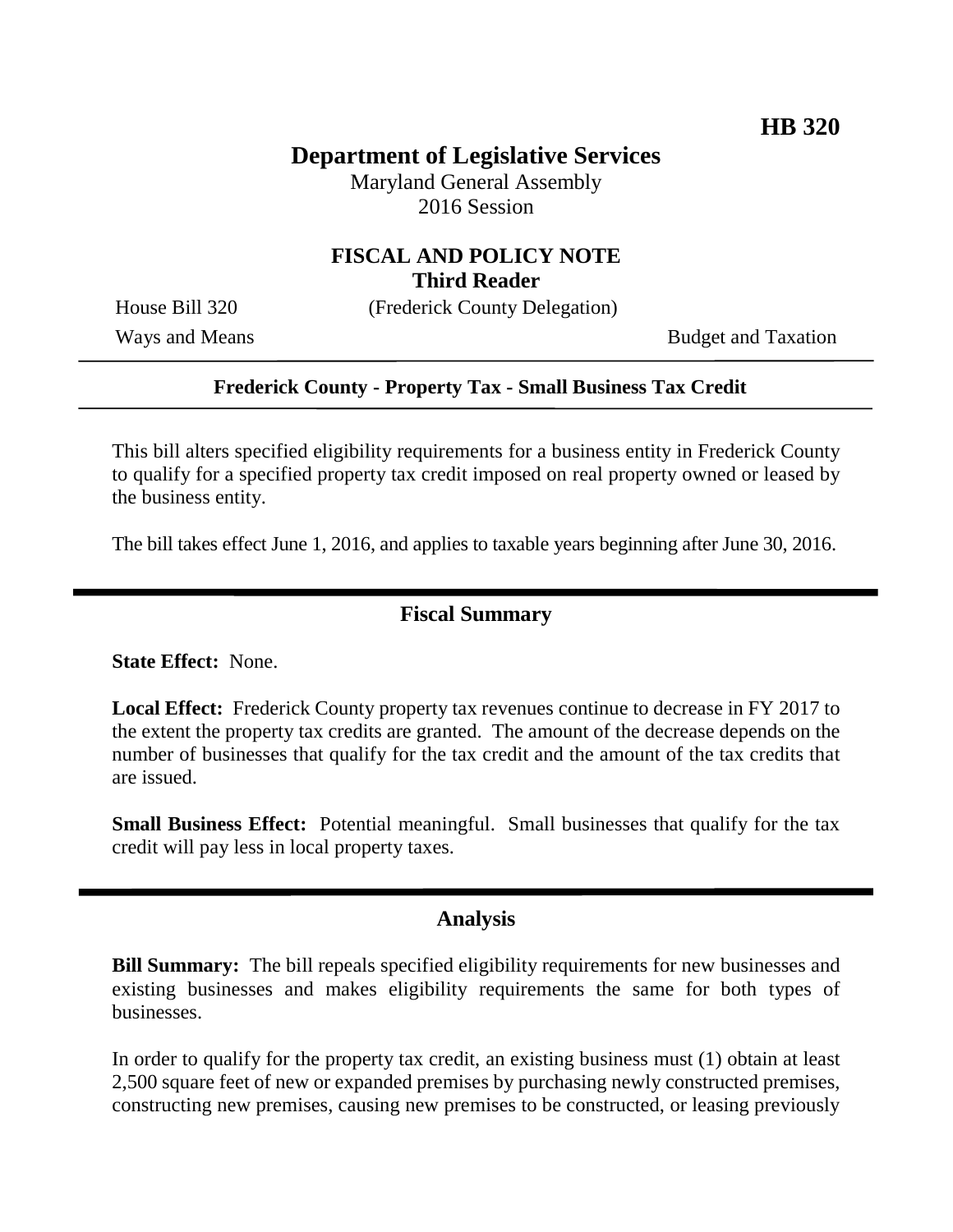unoccupied premises and (2) employ at least five individuals in new permanent full-time positions during a 24-month period, during which period the business entity also must obtain and occupy the new or expanded premises.

The property tax credit for a business is equal to a percentage of the amount of property tax imposed on the assessment of the new or expanded premises, as follows: (1) 40% in the first and second taxable years; (2) 30% in the third and fourth taxable years; (3) 20% in the fifth and sixth taxable years; and (4) 0% beginning in the seventh taxable year.

A property tax credit may not be granted until the first taxable year in which the county property tax imposed on real property owned or leased by the business entity increases due to the business entities qualifying investment in the new or expanded premises.

**Current Law:** Chapter 650 of 2012 authorized Frederick and Washington counties to grant a property tax credit against the county property tax imposed on real property owned or leased by a new or expanding business that creates new jobs, provided specified conditions are met.

In order to qualify for the property tax credit, and prior to obtaining the new or expanded premises or hiring employees to fill the new permanent full-time positions at the new or expanded premises, a business must provide written notification to the county stating (1) that the business entity intends to claim the property tax credit and (2) when the business entity expects to obtain the new or expanded premises and hire the required number of employees in the new permanent full-time positions.

An existing business in the county must (1) obtain at least an additional 1,500 square feet of new or expanded premises by purchasing newly constructed premises, constructing new premises, causing new premises to be constructed, or leasing previously unoccupied premises; and (2) employ at least one individual in a new permanent full-time position during a 12-month period, during which period the business entity also must obtain and occupy the new or expanded premises.

A new business locating in the county must (1) obtain at least 2,500 square feet of new or expanded premises by purchasing newly constructed premises, constructing new premises, causing new premises to be constructed, or leasing previously unoccupied premises and (2) employ at least five individuals in new permanent full-time positions during a 24-month period, during which period the business entity also must obtain and occupy the new or expanded premises.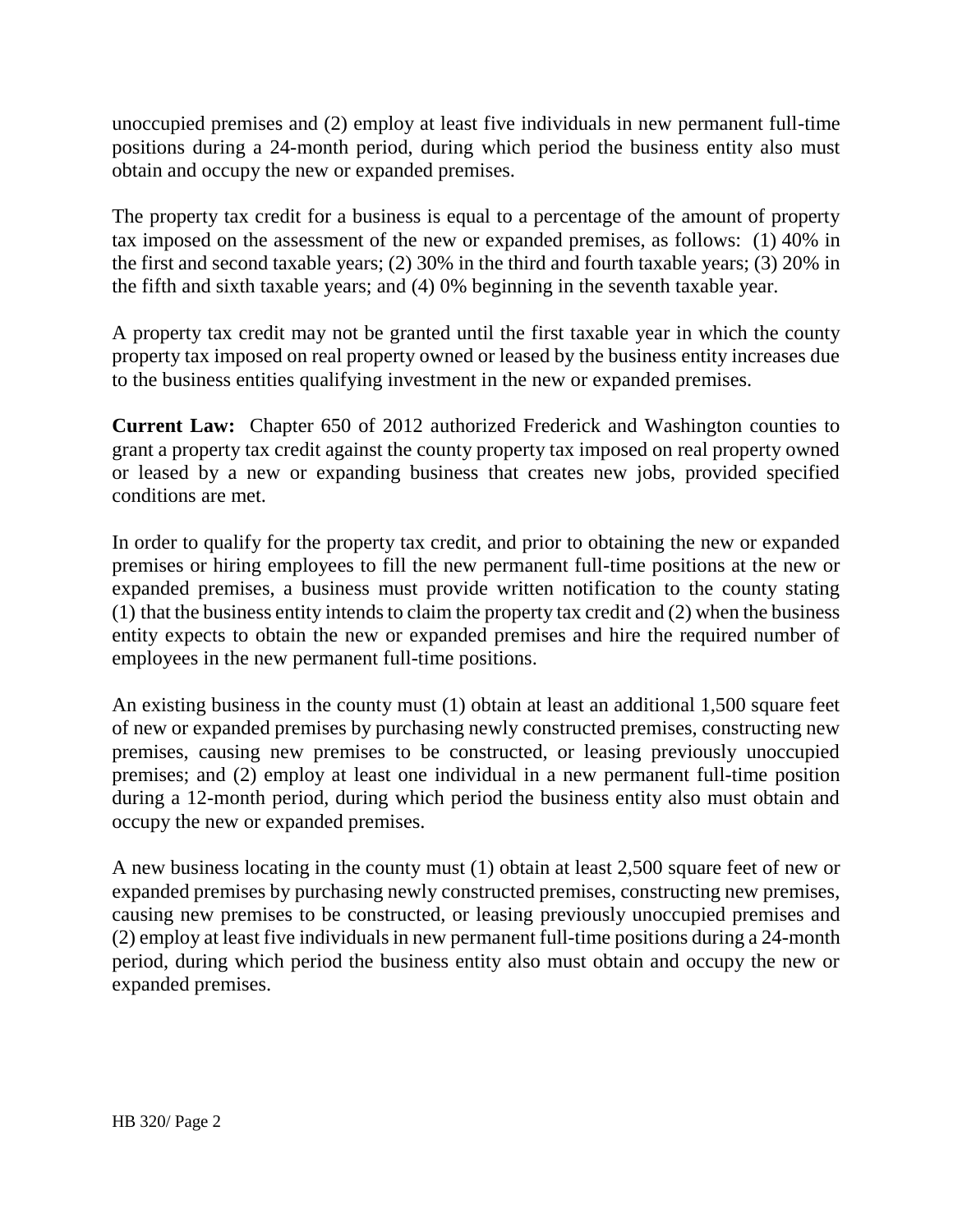The property tax credit for an existing business is equal to a percentage of the amount of property tax imposed on the assessment of the new or expanded premises, as follows: (1) 52% in the first and second taxable years; (2) 39% in the third and fourth taxable years; and (3) 26% in the fifth and sixth taxable years.

The property tax credit for a new business locating in the county is equal to a percentage of the amount of property tax imposed on the assessment of the new or expanded premises, as follows: (1) 30% in the first and second taxable years; (2) 20% in the third and fourth taxable years; and (3) 10% in the fifth and sixth taxable years.

Chapter 650 specified that the lessor of real property granted a property tax credit must reduce the amount of taxes for which a business is contractually liable under the lease agreement by the amount of any credit granted for improvements made by the business.

**Background:** Employment growth is one indicator of an economy's overall health. The total number and the percent change in new jobs created are widely used performance measures. Total employment in Maryland from 2010 to 2015 increased by 5.7%, resulting in a gain of 136,500 jobs. The highest employment growth, on a percentage basis, occurred in Anne Arundel and Howard counties. However, two counties, Allegany and Dorchester, experienced net decreases in employment during this period. **Appendix 1** shows the change in employment for each county from the first quarter in 2010 to the first quarter in 2015. Frederick County's employment grew by 7.7% over this period, which ranked seventh among the State's counties.

**Local Fiscal Effect:** Frederick County property tax revenues continue to decrease in fiscal 2017 to the extent the property tax credit is granted. The amount of the revenue decrease depends on the number of businesses that qualify for the tax credit and the amount of the credit, neither of which can be reliably estimated at this time. As a point of reference, **Exhibit 1** shows the number of commercial and industrial accounts in Frederick County and their total assessed value for fiscal 2016.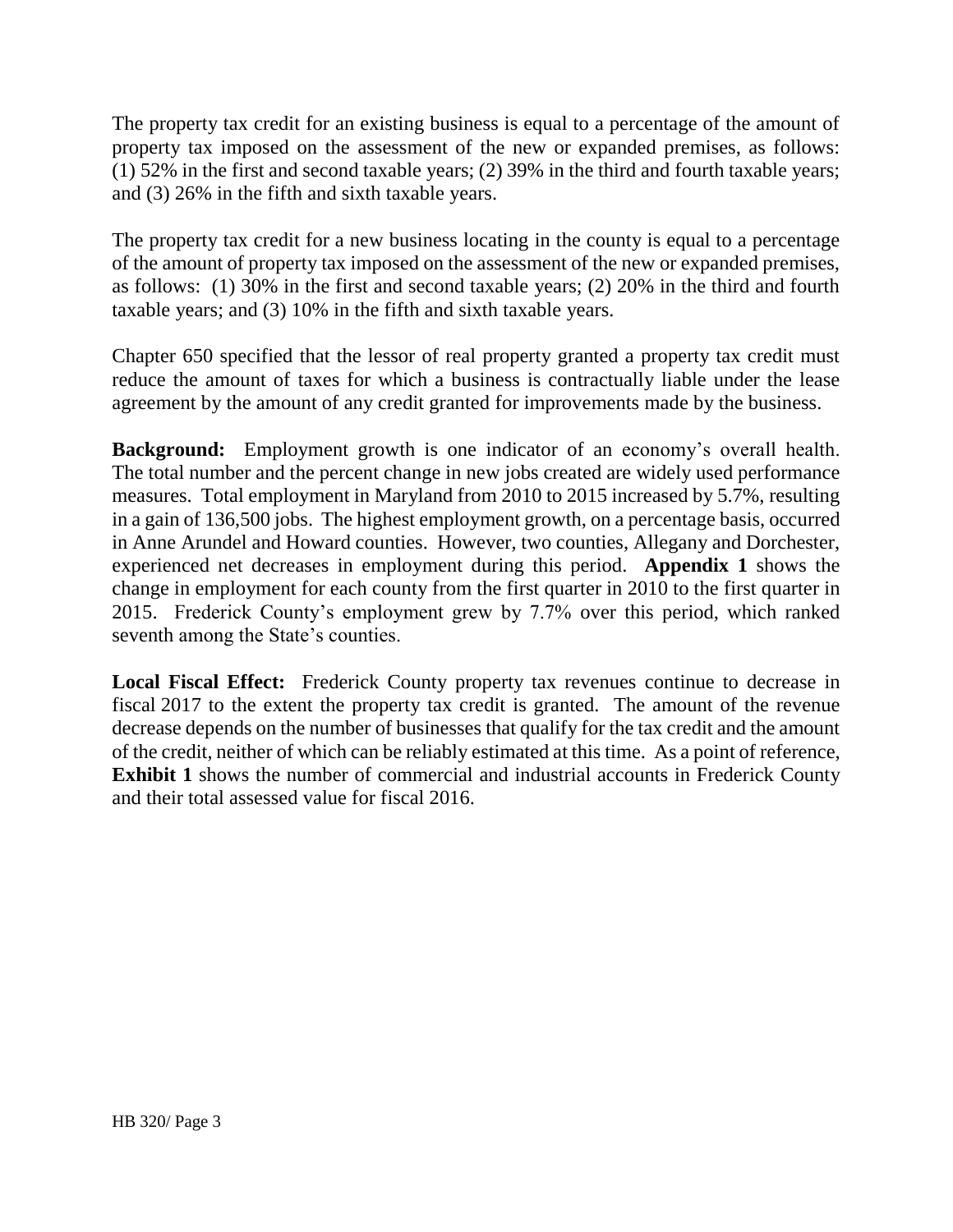## **Exhibit 1 Commercial and Industrial Real Property Accounts Frederick County Fiscal 2016**

|                       | Improved        | <b>Commercial</b><br>Vacant | Improved        | <b>Industrial</b><br>Vacant |  |
|-----------------------|-----------------|-----------------------------|-----------------|-----------------------------|--|
| Accounts              | 2,040           | 611                         | 262             | 273                         |  |
| <b>Assessed Value</b> | \$3,136,296,938 | \$218,058,529               | \$1,029,763,466 | \$37,815,666                |  |

Source: State Department of Assessments and Taxation

### **Additional Information**

**Prior Introductions:** None.

**Cross File:** SB 884 (Senators Hough and Young) – Budget and Taxation.

**Information Source(s):** Frederick County, State Department of Assessments and Taxation, Department of Legislative Services

Fiscal Note History: First Reader - February 16, 2016 md/hlb

Analysis by: Michael Sanelli Direct Inquiries to:

(410) 946-5510 (301) 970-5510